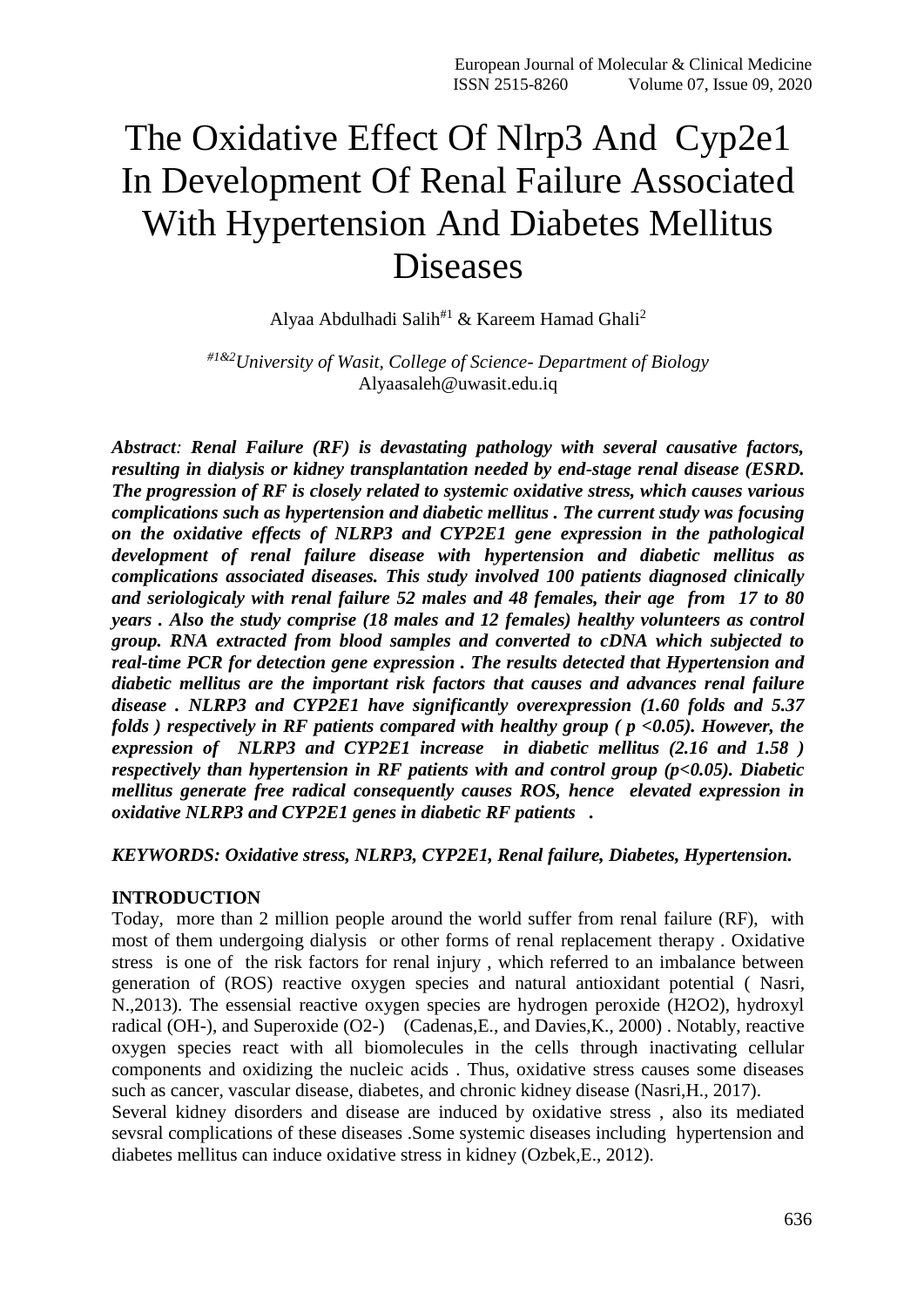NLR pyrin domain-containing protein 3 (NLRP3) inflammasome, a multiprotein complex mediated pro-inflammatory cytokines. The NLRP3 inflammasome released from damaged and dying cells in the recognition of endogenous danger signals. The NLRP3 inflammasome was affected in several renal diseases such as the acute kidney disease (AKD) and the chronic kidney disease (CKD) (Wu ,M.,*et al.*, 2018) . The cellular damage and inflammation coexistence indicate that the NLRP3 inflammasome has critical role in inflammation and oxidative stress in RF disease (Vilaysane,A., et al., 2010). Inflammasomeindependent NLRP3 interacts with mitochondria and intervening mitochondrial reactive oxygen species generation and mitophagy (Kim ,Y.,*et al.*, 2019). Recent study , reported oxidation of some biomolecules , leading to various changes in structure and function for these molecules. The oxidation process is mainly induced in the mitochondria with the help of mitochondrial oxidative enzymes such as (CYP2E1) and that the production of ROS from this process may lead to the occurrence of kidney failure. (Ling,X., and Kuo, K.,2018).

Cytochrome P2E1 is one type of CYP450 is a superfamily of hemoproteins important for the drugs biotransformation . It is found primarily in the liver and also expressed in kidney. CYP2E1 is metabolizing many small molecules including ethanol , acetaminophens and procarcinogens nitrosamines and azo compound (Gonzalez, F.,2005) . Metabolism of these compounds mediated by CYP2E1 produces toxic intermediates and excessive quantities of ROS. The main causes of various chronic diseases are elevated levels of ROS and thus oxidative stress due to elevated levels of CYP2E1 protein and induced enzymatic activity. (Leung ,T.,*et al.*, 2013) . The current study was performing to detect the oxidative effect of NLRP3 and CYP2E1 in progression of renal failure disease and healty individuals and with complications associated diseases

# **MATERIALS AND METHODS**

### Study subjects

The total of 100 random patients has participated in this study (48 females and 52 males) . Also, the study comprises (18 males and 12 females) healthy volunteers as control group, who had no pathological state at the time of the study . All individuals in the control group were matched to patients in gender and age groups. Blood samples and their sera were taken from hospitalized RF patients,some of them with different associated diseases (hypertension and diabetics mellitus ). The average measurement of creatinine and urea was used as a gold standard for the diagnosis as a renal failure. Creatinine and urea levels for patients and control group were examined according the methods proposed by Amin.N. *et al.*,( 2014) .The study protocol in agreement with ethics of Al- Zahraa Teaching Hospital, and all subjects gave written informed consent.

## Molecular study

NLRP3 and CYP2E1 genes expression were performing using reverse transcriptionquantitative Real-time polymerase chain reaction . Following the manufacturer 's protocol, total RNA was collected from blood samples using the AccuZol reagent.Reversely, the extracted RNA was converted to the complementary DNA (cDNA) using (CИНТОЛ Company / Russia). The procedure was conducted in 25 μl volume reaction following the manufacturer's instructions. Real-time PCR quantitative was applied in this study by using EVA green. The fluorescent dye has detected any double-stranded DNA including cDNA and the folding was documented as a cycle threshold (Ct) value. The mRNA of endogenous control gene *B*- actin was amplified and used to standardize the mRNA levels of NLRP3 and CYP2E1 genes. Primers that used in RT-qPCR are listed in table (2)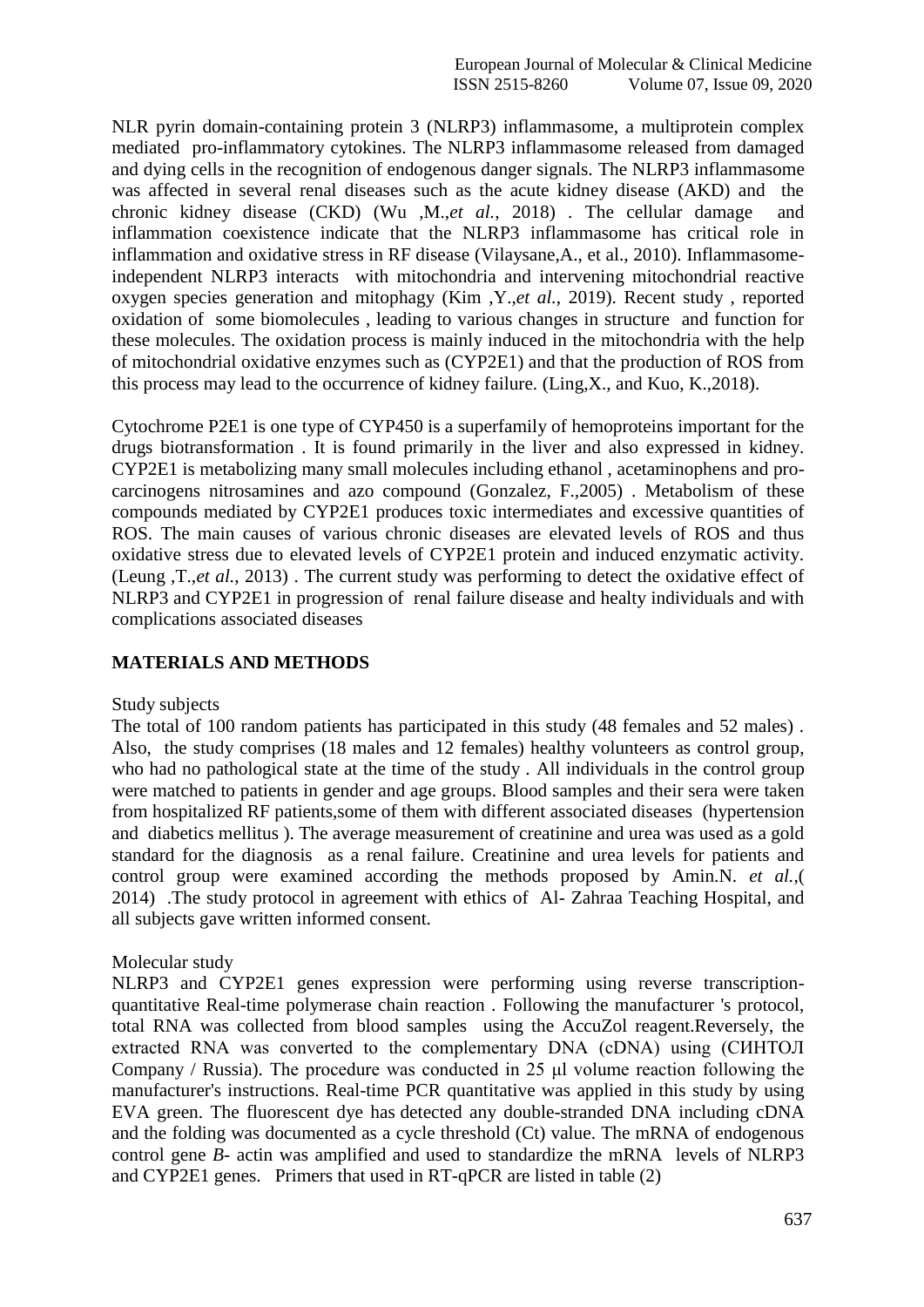| <b>Subjects</b>                           | <b>Patients</b><br>Group | <b>Control</b><br>group | ║<br><b>Reference</b><br>║<br>range | Р.<br>value |
|-------------------------------------------|--------------------------|-------------------------|-------------------------------------|-------------|
| Creatinine<br>Total Mean $(mg/dl) \pm SD$ | $4.68 \pm 9.09$          | $0.93 \pm 0.19$         | $0.6 - 1.2$                         | < 0.001     |
| ∥ Urea                                    |                          |                         |                                     |             |
| Total Mean<br>$(mg/dl) \pm SD$            | $113.27 \pm 47.$         | $38.62 \pm 7.15$        | M<br>$15 - 40$                      | 0.001       |

## Table (2): The primers sequences used in RT-qPCR

| <b>Genes</b>      | <b>Primer</b>  | Sequence $(5' \rightarrow 3')$ direction | <b>References</b>     |
|-------------------|----------------|------------------------------------------|-----------------------|
| NLRP3             | Forwar         | 5'-CTCCTTTACGC CAGGGTGAG-'3              | (Sayanthooran, S      |
|                   | a              |                                          | ., et al., 2016)      |
|                   | <b>Reverse</b> | 5'-AGATAGCGGGAATGATGATATGAG-3'           |                       |
| <b>CYP2E1</b>     | Forwar         | 5'-TTGGTTGACTCACTCTTTCCTTT-'3            | (Christina, G.,       |
|                   | a              |                                          | <i>et al.</i> , 2013) |
|                   | <b>Reverse</b> | 5'-TGATGTCTGATGAGGAGGTTT G-'3            |                       |
| $B$ - actin       | Forwar         | 5' CTGGAACGGTGA AGGTGACA-'3              | (Panarina, M.,        |
| <b>Refe-rence</b> | d              |                                          | <i>et al.</i> , 2014) |
| gene              | <b>Reverse</b> | 5' CGGCCACATTGTGAACTTTG '3               |                       |

# Statistical analysis

Data were translated into a computerized structure . the data are presented as means  $\pm$ standard deviation (SD). SPSS version 25 and Microsoft Excel 2010 computer softwares were used for conducted statistical analysis. Prevalence of variable as gender, age is detected by approximate percent . Data were normally distributed ,an unpaired t-test was used to compare the difference between patients with RF and controls. An estimate was considered statistically if its P value was less than 0.05.

# **RESULTS**

The results of serum examination reveal significantly elevated both creatinine and urea mean concentration for all patients  $(4.684\pm9.09 \text{ mg/dl}$  and  $113.27\pm 47.90 \text{ mg/dl}$ respectively, when compared with healthy control group  $(0.93 \pm 0.19 \text{ mg/dl})$ , and  $38.62 \pm 1.19 \text{ mg/dl}$ 7.15 mg/dl) respectively and with the reference range for creatinine and urea ( up to 1.2 mg/dl and 15-40 mg/dl) respectively ( $p \le 0.001$ ) table (2).

Table (2):The levels measurement of creatinine ,urea of RF patients

In this study, we concerned about oxidataive role for NLRP3 and CYP2E1genes expression. RT-qPCR revealed that mRNA of NLRP3, CYP2E1 genes expression were higher (1.60 and 1.38, respectively) in blood isolated from RF patients compared to normal control subject. According to gender , the same result indicated non-difference in NLRP3 gene expression between males and females of RF patients (1.11, 1.32 ) respectively . In contrast , CYP2E1 showed significant fold value overexpression in males RF patients (1.77) compared with females (0.99 ) , table (3).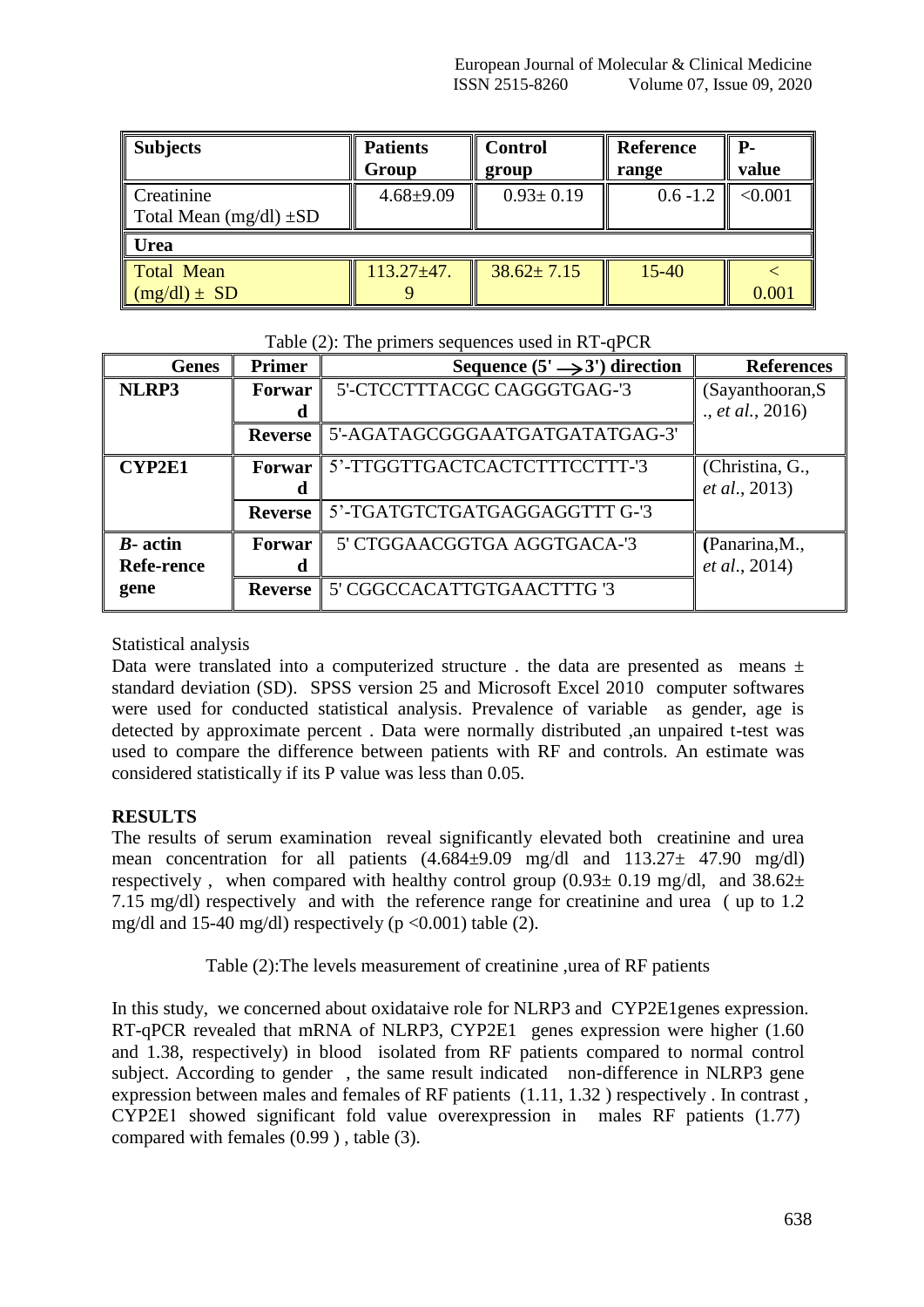European Journal of Molecular & Clinical Medicine ISSN 2515-8260 Volume 07, Issue 09, 2020

| Subjects | Mean    | Mean     | Mean                | Mean              | Folding  |
|----------|---------|----------|---------------------|-------------------|----------|
|          | Ct gene | Ct actin | Ct test<br>$\Delta$ | Ct $\Delta\Delta$ |          |
| NLRP3    |         |          |                     |                   |          |
| Patients | 18.27   | 18.42    | $-0.15$             | $-0.68$           | $1.60*$  |
| Control  | 18.99   | 18.46    | 0.52                | 0.00              | 1.00     |
| group    |         |          |                     |                   |          |
| Males    | 17.64   | 18.41    | $-0.77$             | 0.15              | $1.11**$ |
| Female s | 18.93   | 18.41    | 0.51                | $-0.40$           | 1.32     |
| CYP2E1   |         |          |                     |                   |          |
| Patients | 18.23   | 18.12    | 0.11                | $-0.47$           | $1.38*$  |
| Control  | 18.82   | 18.12    | 0.70                | 0.00              | 1.00     |
| Males    | 17.79   | 18.12    | $-0.33$             | $-0.83$           | $1.77*$  |
| Females  | 18.66   | 18.12    | 0.54                | 0.01              | 0.99     |

| Table(3): mRNA expression of NLRP3 and CYP2E1 in RF patients and control subjects |  |  |
|-----------------------------------------------------------------------------------|--|--|
|                                                                                   |  |  |

\*=significant : \*\*= non-significant

The patients with RF are associated with multiple related disease complications, such as hypertension (HTN) and diabetic mellitus (DM) which is lead to increase the morbidity and mortality ,thus the oxidative stress plays a key roles in these complications (Rapa,S., *et al.*, 2020) .

Our patients included 15 renal failure patients with diabetes(RF-DM) ,and 29 renal failure patients with hypertension(RF-HTN) .We investigated the of NLRP3 and CYP1E2 gene expression in renal failure(RF) patients with RF-DM and RF-HTN. NLRP3 appeared significant difference in gene expression between two associated disease hypertension and diabetic mellitus  $(1.21, 2.16)$  respectively and control  $(1.00)$  (p<0.05). Furthermore, NLRP3showed overexpression in patients with DM disease(2.16) than HTN. Moreover , the gene expression of CYP1E2 showed (1.58 fold ) in RF-DM patients ,while RF- HTN appeared down expression (0.65) as in figure (1-A and 1-B)



Figure (1-A): NLRP3 and associated diseases and control ; (1-B) CYP2E1 and associated diseases and control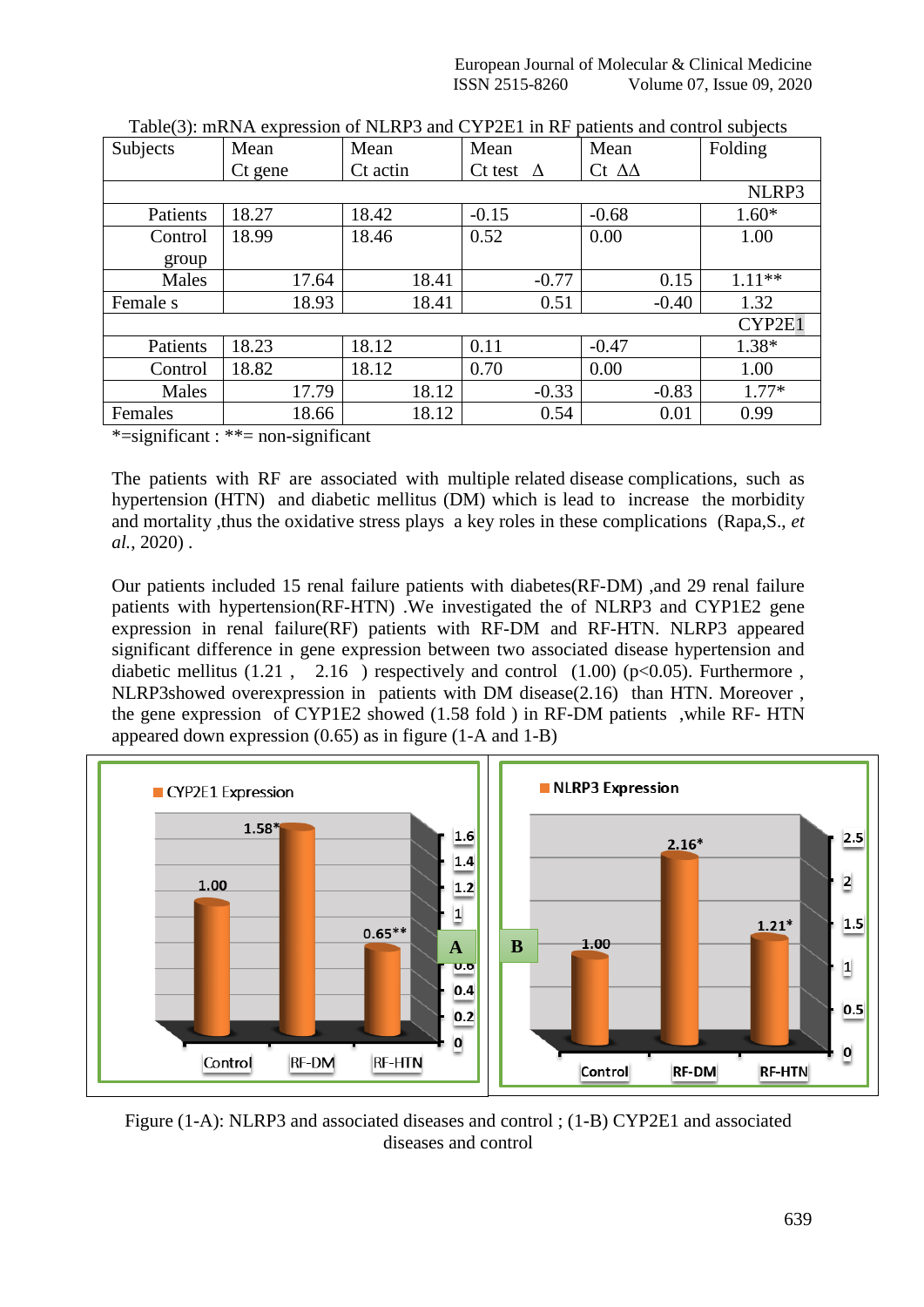RF-HTN : Renal failure with Hypertension , RF-DM :Renal failure with Diabetic Mellitus, significant :\*( $p<0.05$ ); non-significant :\*\*( $p>0.05$ )

## **DISCUSSION**

Both creatinine and urea are toxic substances .The results in table (2) demonstrated significant increase both creatinine and urea levels comparing with control and reference range . Our findings are consistent with previous studies for Aljebory,A. *et al*., (2019) who found that serum creatinine and urea showed high levels in pre-hemodialysis patients when compared with that found in healthy volunteers for both genders. Every day , about 2% of the creatine in the body is transformed into creatinine, which results in a relatively constant daily production of creatinine.(Rajendran,N.*et al*., 2017) .

The increase in urea levels is because urea is one of the protein metabolism by-products, that is produced mainly in the liver and then excreted via urine . In pathological circumstance of kidney f it is accumulated in patients' blood, and induces uremia (Entedhar,R. *et al*, 2016).

In current study, we focused on NLRP3 and CYP2E1 gene expression induced oxidative stress . The results determined high expression for both genes compared with healthy control .This study was consistent with Vilaysane,A., *et al*.,( 2010) ; Granata,S., *et al*., (2015 ) and Sun,R., *et al*.,( 2020). Additionally, this result disagree with results of Déri,M., *et al*., (2020) .

According to gender in table (3) , we detected there is no variance in mRNA NLRP3 expression between males and females , the result coming in agreement with published observations by El-Horany,H., *et al.*, (2017) . CYP2E1 gene showed overexpression in male RF patients compared with females, this finding in line with result of Rinn,J., *et al.*, (2004)who showed the CYP2E1 gene are preferably more expressed in males than females, which mean that CYP2 E1 gene differentially affected by sex in renal disease .Consistency, These findings have major impacts on the differential metabolism of men and women and on how they react to medication and oxidative stress.

According to the previous study, the progress of renal failure is implicated of mitochondrial dysfunction (MTD) as principle factor. The major cellular metabolism and energy production are happened in mitochondria .MTD also implicated to increased inflammation ,oxidative stress , reduce production of ATP , as well as , ROS generation , and release production of proapoptotic, such as mtDNA) and cytochrome CYP2E1 .

NLRP3 inflammasome is activated by MTD in kidney damage (Zhuang,Y., *et al.*, 2015) . Besides , mitochondrial ROS inhibitors, considerably reduced the activation of NlRP3 inflammasome (Ding,W., *et al.*, 2016) . Other research shows, that NLRP3 inflammasome mediates renal damage through mitochondrial dysfunction, which involves the presence of regulatory positive feedback among mitochondrial dysfunction and NLRP3 inflammasome activation. The mitochondrial respiratory chain consists of three complexes I, II and III , and establish that ROS was derived from complex I and complex III, (but not that derivative from complex II) promotes the activation of NLRP3 inflammasome and release of IL-1β. As ROS producing mitochondria are generally eliminated by mitophagy (a specialized branch of mitochondrial autophagy) . The mitochondrial diseases , cellular ageing and environmental stress, have all been linked with mitophagy suppression and the gathering of injured mitochondria and increase ROS level (Kepp, O., *et al* ., 2011).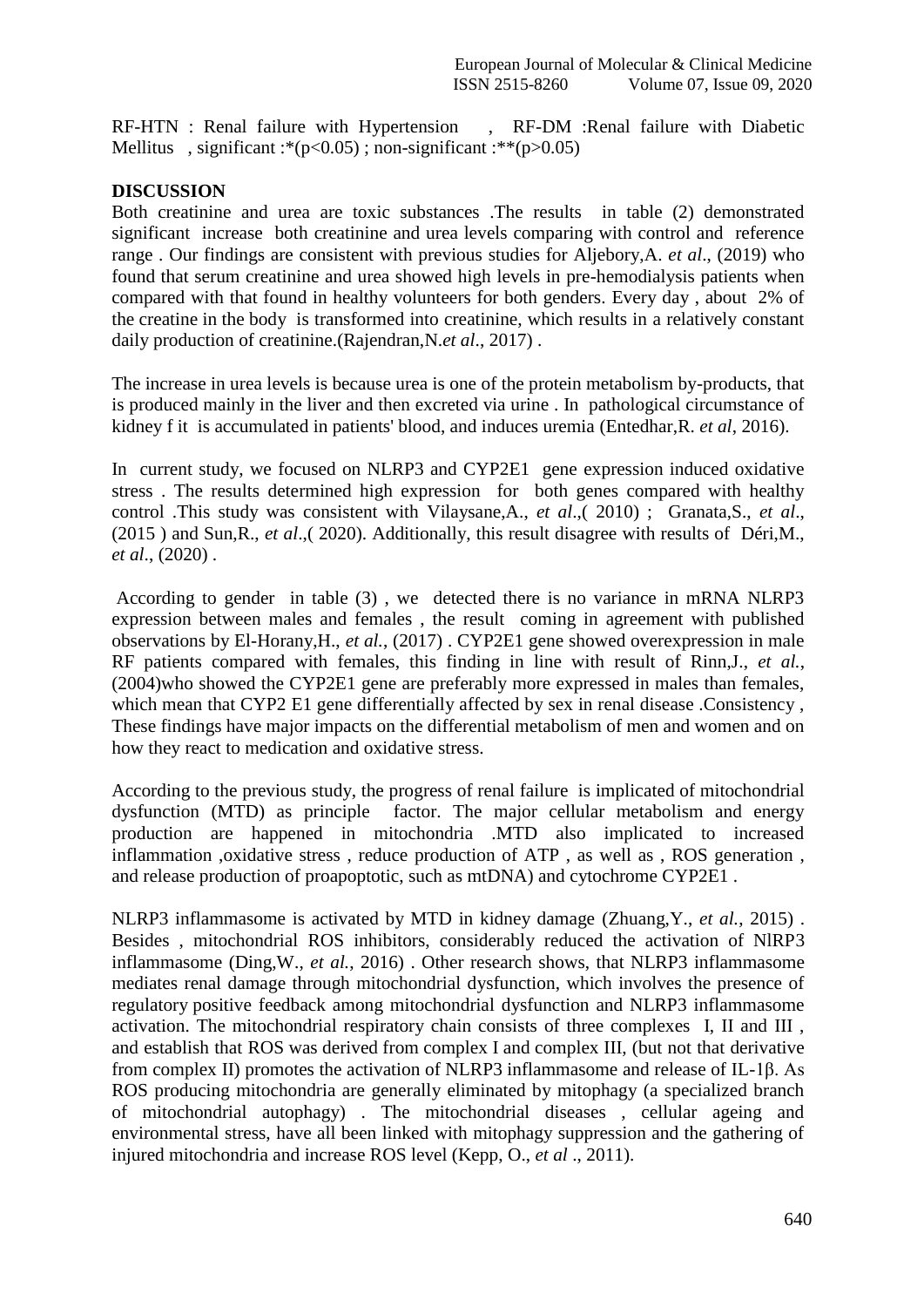Several studies have found that the iron rich CYP2E1 may play a significant role in RF disease , like nephrotoxic chronic kidney disease (Wang,Z., *et al*., 2014). CYP2E1 is an effective ROS generator such as superoxide anion and hydrogen peroxide, producing powerful oxidants such as hydroxyl radicals in the presence of catalytic iron. ROS levels elevation, consequently oxidative stress related to high levels of CYP2E1 protein and encouraged enzymatic activity, are the primary causes of numerous liver disorders associated with chronic kidney disease and many other pathophysiological conditions, involving type II diabetes (Leung ,T.,et al., 2013). The CYP2E1activation is well established as oxidative stress, lipid peroxides and antioxidant defences in the liver and kidneys, a member of the CYP450 mixed-function oxidase system in the hepatic and extrahepatic tissues such as the kidney constitutively expressed (Yan,J., *et al.*, 2018) . During the catalytic cycle, the cytochrome 2E1 serves as the central pathway for the production of high levels of ROS through the metabolism of hepatotoxins and nephrotoxins.(Sun,R., *et al.*, 2020).

Regarding associated diseases in RF patients figure (1**)**. Our results reveal that the significant prevalence of RF associated with HTN was about third (29 %)of total patients , whereas DM patients represent 15% . So this study demonstrated that both HTN and DM are major risk factors to causes and progress of RF disease . Consistently, Renal Failure with DM patients has overexpression in NLRP3 and CYP2E1 genes than RF-HTN patients . These findings compatible with findings of Fan,J., *et al.*, (2019) who stated: When RF patients are exposed to hyperglycemia conditions, podocytes have considerably generated ROS, that is the key to activating NLRP3 inflammasomes. Besides ,we consistent with Kim ,Y.,*et al.*, (2019), they indicated the systemic activation of the NLRP3 might play a major role in the progression and development of diabetic in RF patients. Shahzad,K., *et al.*, (2015) clarifies the significance of the NLRP3 in pathogenesis of diabetic patients in kidney disease , and they showed the circulating levels of IL-1b and IL-18 as well as NlRP3 renal expression elevated in DM patients, and those rises preceded accumulation of albuminuria and glomerular extracellular matrix, suggesting that NLRP3 inflammasome activation causes the onset of DM. Christina, G.,*et al*., (2013) detected the relation of DM with elevated expression of CYP2E1 and they explained this fact as the earliest case in the Diabetic nephropathy is the direct effect of elevated levels of glucose in the systemic circulation. Glucose is metabolized to pyruvate upon entering the cells via glycolysis, which leads to the production of NADH. Pyruvate and NADH enter the mitochondria through metabolism, and pyruvate is converted into CO2 and water with additional donor electrons( FADH2 ,NADH). This increase in electron donors disrupts the respiratory chain by producing reactive oxygen species (ROS). ROS are produced in abundance to generate oxidative stress. This mediator will stimulate CYP2E1 gene expression in peripheral blood lymphocyte cells.

### **CONCLUSION**

NLRP3 and CYP2E1genes have significantly upregulation and induced oxidative stress resulting in progression of RF disease. Hypertension and diabetic mellitus are the important risk factors that causes and advances renal failure disease . The significant prevalence of RF associated with hypertension was about third of total patients. Diabetic mellitus generate free radical consequently causes ROS, hence elevated expression in oxidative NLRP3 and CYP2E1 genes in diabetic RF patients.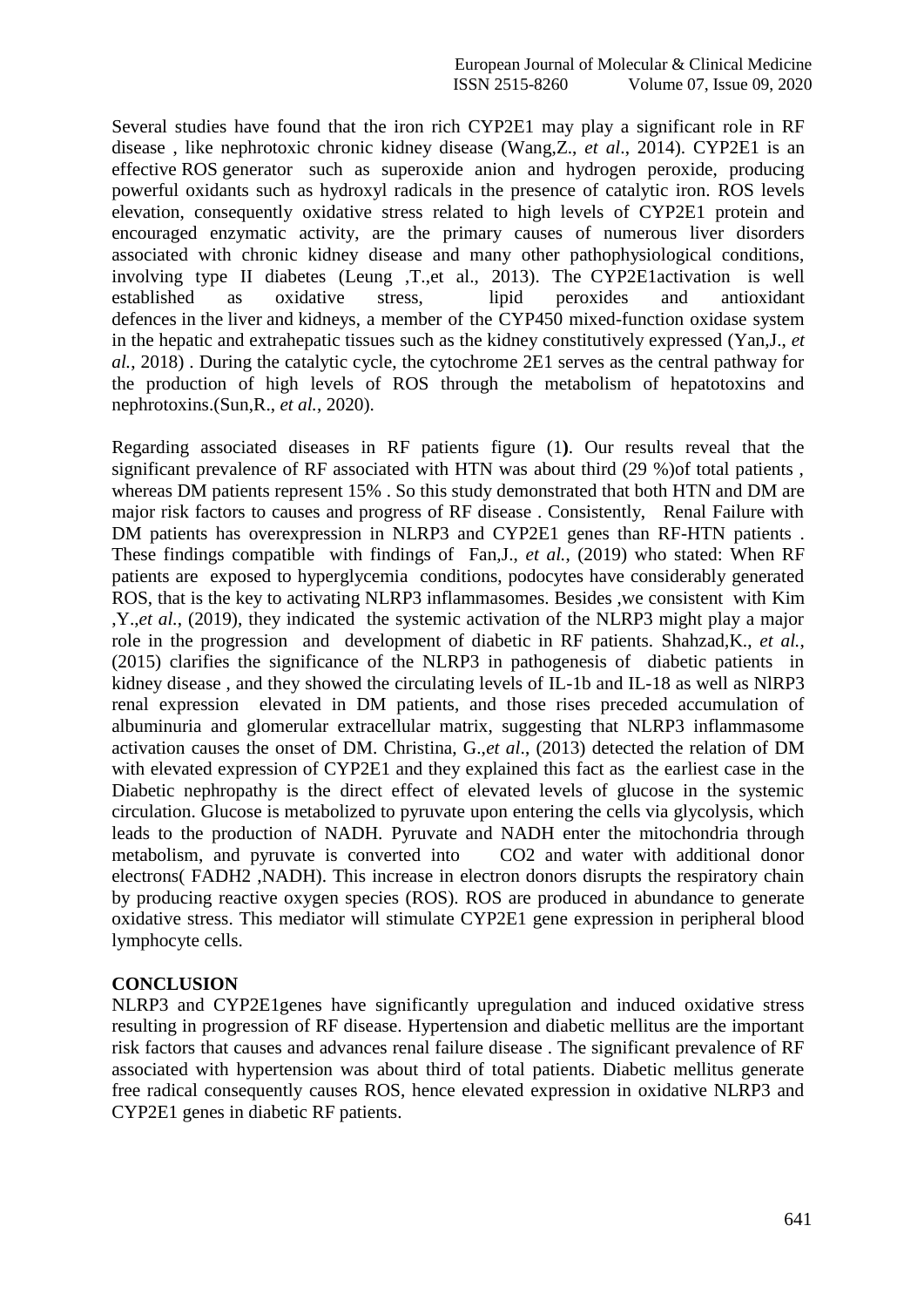## **REFERENCES**

- [1] Aljebory, A. M. K., Al-Salman, T. J. M., Wahhab Razooqi Alasedi, H., & Yaseen Ali Beyi, A. (2019). Effect of Kidney Dialysis on Some Biochemical Variance. Journal of Physics: Conference Series, 1294(5). https://doi.org/10.1088/1742-6596/1294/5/052019
- [2] Amin, N. U., Mahmood, R. T., Asad, M. J., Zafar, M., & Raja, A. M. (2014). Evaluating Urea and Creatinine Levels in Chronic Renal Failure Pre and Post Dialysis: A Prospective Study. JOURNAL OF CARDIOVASCULAR DISEASE, 2(2), 2330–4596.
- [3] Cadenas, E., & Davies, K. J. A. (2000). Mitochondrial free radical generation, oxidative stress, and aging. Free Radical Biology and Medicine, 29(3–4), 222–230. https://doi.org/10.1016/S0891-5849(00)00317-8
- [4] Christina, G. Y., Zaini, A., & Othman, I. (2013a). CYP2E1 level in peripheral lymphocytes correlates with early pathogenesis of diabetic nephropathy. Biomedical Research (India), 24(1), 153–163.
- [5] Christina, G. Y., Zaini, A., & Othman, I. (2013b). CYP2E1 level in peripheral lymphocytes correlates with early pathogenesis of diabetic nephropathy. Biomedical Research (India), 24(1), 153–163.
- [6] Déri, M. T., Kiss, Á. F., Tóth, K., Paulik, J., Sárváry, E., Kóbori, L., & Monostory, K. (2020). End-stage renal disease reduces the expression of drug-metabolizing cytochrome P450s. Pharmacological Reports. https://doi.org/10.1007/s43440-020-00127-w
- [7] Ding, W., Guo, H., Xu, C., Wang, B., Zhang, M., & Ding, F. (2016). Mitochondrial reactive oxygen species-mediated NLRP3 inflammasome activation contributes to aldosterone-induced renal tubular cells injury. Oncotarget, 7(14), 17479–17491. https://doi.org/10.18632/oncotarget.8243
- [8] El-Horany, H. E. S., Abd-Ellatif, R. N., Watany, M., Hafez, Y. M., & Okda, H. I. (2017). NLRP3 expression and urinary HSP72 in relation to biomarkers of inflammation and oxidative stress in diabetic nephropathy patients. IUBMB Life, 69(8), 623–630. https://doi.org/10.1002/iub.1645
- [9] Entedhar, R. R. S., & Nawal Abdullah Murtadha. (2016). Biochemical Changes in Chronic Renal Failure Pre and Post Hemodialysis. Journal of Environmental Science and Engineering A, 5(4). https://doi.org/10.17265/2162-5298/2016.04.003
- [10] Fan, J., Xie, K., Wang, L., Zheng, N., & Yu, X. (2019). Roles of Inflammasomes in Inflammatory Kidney Diseases. Mediators of Inflammation, 2019, 2923072. https://doi.org/10.1155/2019/2923072
- [11] Gonzalez, F. J. (2005). Role of cytochromes P450 in chemical toxicity and oxidative stress: Studies with CYP2E1. Mutation Research - Fundamental and Molecular Mechanisms of Mutagenesis, 569(1–2), 101–110. https://doi.org/10.1016/j.mrfmmm.2004.04.021
- [12] Granata, S., Masola, V., Zoratti, E., Scupoli, M. T., Baruzzi, A., Messa, M., Sallustio, F., Gesualdo, L., Lupo, A., & Zaza, G. (2015). NLRP3 inflammasome activation in dialyzed chronic kidney disease patients. PLoS ONE, 10(3), 1–16. https://doi.org/10.1371/journal.pone.0122272
- [13] Hamid Nasri, M. R. (2013). Oxidative stress and aging. Int J Prev Med, 4(9), 1101-02. https://doi.org/10.1016/B978-0-12-801238-3.03872-1
- [14] Kepp, O., Galluzzi, L., & Kroemer, G. (2011). Mitochondrial control of the NLRP3 inflammasome. Nature Immunology, 12(3), 199–200. https://doi.org/10.1038/ni0311-199
- [15] Kim, Y. G., Kim, S. M., Kim, K. P., Lee, S. H., & Moon, J. Y. (2019). The Role of Inflammasome-Dependent and Inflammasome-Independent NLRP3 in the Kidney. Cells, 8(11), 1–16. https://doi.org/10.3390/cells8111389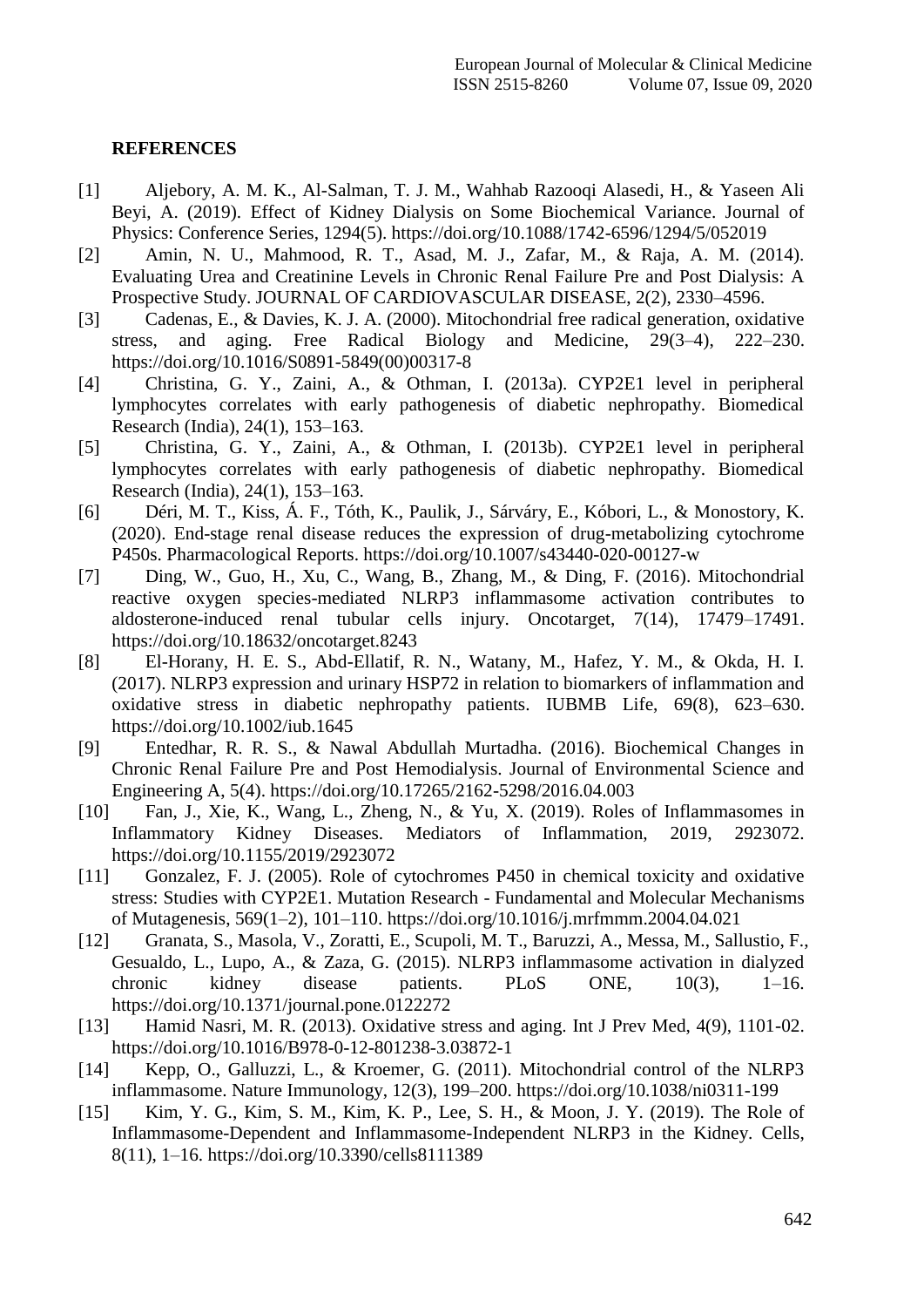- [16] Leung, T., Rajendran, R., Singh, S., Garva, R., Krstic-Demonacos, M., & Demonacos, C. (2013). Cytochrome P450 2E1 (CYP2E1) regulates the response to oxidative stress and migration of breast cancer cells. Breast Cancer Research, 15(6). https://doi.org/10.1186/bcr3574
- [17] Ling, X. C., & Kuo, K. L. (2018). Oxidative stress in chronic kidney disease. Renal Replacement Therapy, 4(1). https://doi.org/10.1186/s41100-018-0195-2
- [18] Nasri, H. (2017). Antioxidant therapy to ameliorate chronic kidney disease induced by oxidative stress ; an updated mini-review. Journal of Preventive Epidemiology, 2(1), 22–25.
- [19] Ozbek, E. (2012). Induction of oxidative stress in kidney. International Journal of Nephrology, 2012(April 2012). https://doi.org/10.1155/2012/465897
- [20] Panarina, M., Kisand, K., Alnek, K., Heilman, K., Peet, A., & Uibo, R. (2014). Interferon and Interferon-Inducible Gene Activation in Patients with Type 1 Diabetes. Scandinavian Journal of Immunology, 80(4), 283–292. https://doi.org/10.1111/sji.12204
- [21] Rajendran, N., SR, S. K., K, T. M., & P, J. (2017). Biochemical evaluation of creatinine and urea in patients with renal failure undergoing hemodialysis. Journal of Clinical Pathology and Laboratory Medicine,  $1(2)$ ,  $1-5$ . http://www.alliedacademies.org/articles/biochemical-evaluation-of-creatinine-and-urea-inpatients-with-renal-failure-undergoing-hemodialysis-8318.html
- [22] Rapa, S. F., Di Iorio, B. R., Campiglia, P., Heidland, A., & Marzocco, S. (2020). Inflammation and oxidative stress in chronic kidney disease—potential therapeutic role of minerals, vitamins and plant-derived metabolites. International Journal of Molecular Sciences, 21(1). https://doi.org/10.3390/ijms21010263
- [23] Rinn, J. L., Rozowsky, J. S., Laurenzi, I. J., Petersen, P. H., Zou, K., Zhong, W., Gerstein, M., & Snyder, M. (2004). Major molecular differences between mammalian sexes are involved in drug metabolism and renal function. Developmental Cell, 6(6), 791–800. https://doi.org/10.1016/j.devcel.2004.05.005
- [24] Sayanthooran, S., Magana-Arachchi, D. N., Gunerathne, L., Abeysekera, T. D. J., & Sooriyapathirana, S. S. (2016). Upregulation of Oxidative Stress Related Genes in a Chronic Kidney Disease Attributed to Specific Geographical Locations of Sri Lanka. BioMed Research International, 2016. https://doi.org/10.1155/2016/7546265
- [25] Shahzad, K., Bock, F., Dong, W., Wang, H., Kopf, S., Kohli, S., Al-Dabet, M. M., Ranjan, S., Wolter, J., Wacker, C., Biemann, R., Stoyanov, S., Reymann, K., Söderkvist, P., Groß, O., Schwenger, V., Pahernik, S., Nawroth, P. P., Gröne, H. J., … Isermann, B. (2015). Nlrp3-inflammasome activation in non-myeloid-derived cells aggravates diabetic nephropathy. Kidney International, 87(1), 74–84. https://doi.org/10.1038/ki.2014.271
- [26] Sun, R., Chen, W., Cao, X., Guo, J., & Wang, J. (2020). Protective effect of curcumin on acrylamide-induced hepatic and renal impairment in rats: Involvement of CYP2E1. Natural Product Communications, 15(3), 1–9. https://doi.org/10.1177/1934578X20910548
- [27] Vilaysane, A., Chun, J., Seamone, M. E., Wang, W., Chin, R., Hirota, S., Li, Y., Clark, S. A., Tschopp, J., Trpkov, K., Hemmelgarn, B. R., Beck, P. L., & Muruve, D. A. (2010). The NLRP3 inflammasome promotes renal inflammation and contributes to CKD. Journal of the American Society of Nephrology, 21(10), 1732–1744. https://doi.org/10.1681/ASN.2010020143
- [28] Wang, Z., Shah, S. V., Liu, H., & Baliga, R. (2014). Inhibition of cytochrome P450 2E1 and activation of transcription factor Nrf2 are renoprotective in myoglobinuric acute kidney injury. Kidney International, 86(2), 338–349. https://doi.org/10.1038/ki.2014.65
- [29] Wu, M., Han, W., Song, S., Du, Y., Liu, C., Chen, N., Wu, H., Shi, Y., & Duan, H. (2018). NLRP3 deficiency ameliorates renal inflammation and fibrosis in diabetic mice. Molecular and Cellular Endocrinology, 478(May), 115–125. https://doi.org/10.1016/j.mce.2018.08.002